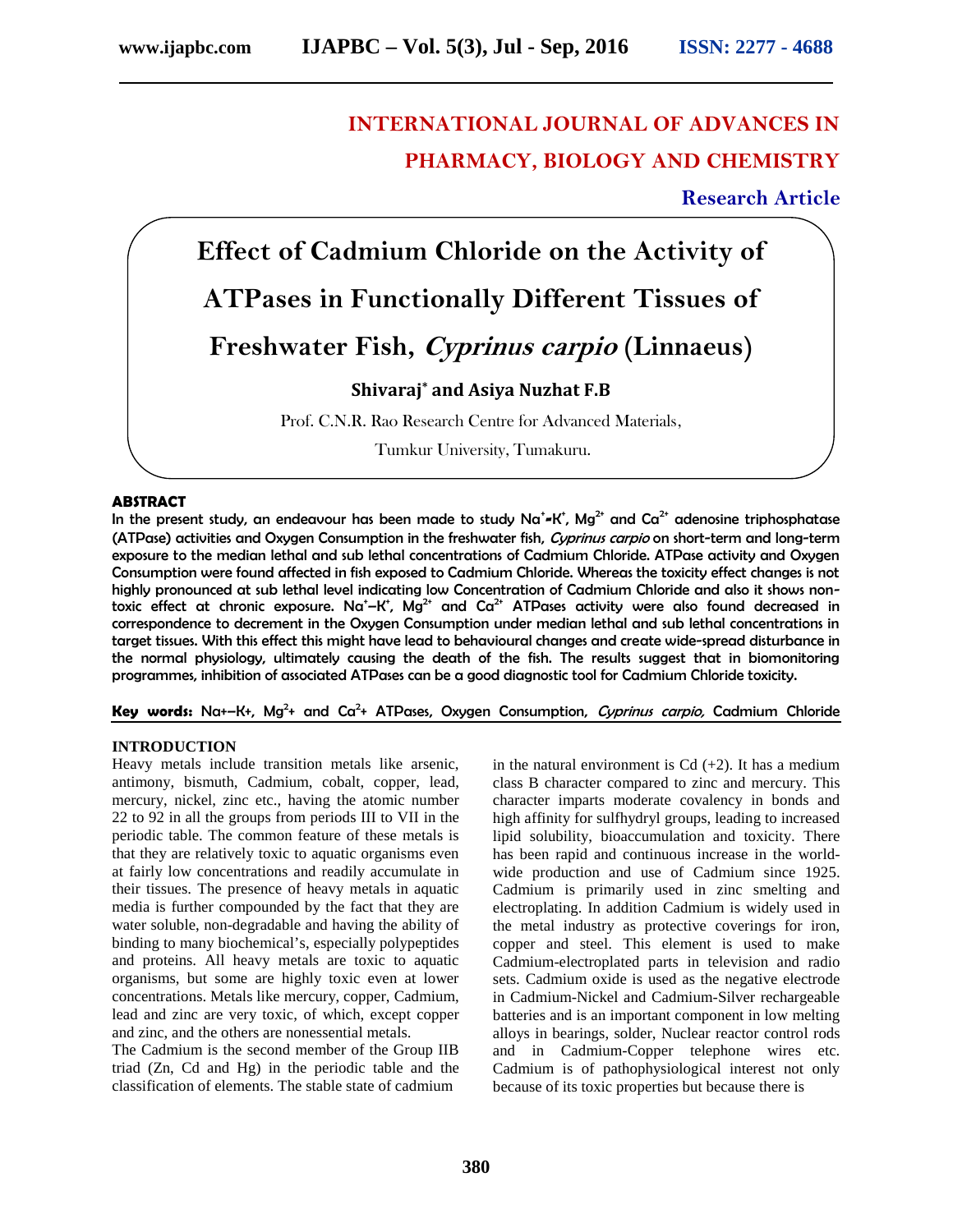some evidence that it may serve as a physiologic function. Cadmium interacts with several other essential elements such as iron, copper, zinc, calcium and selenium and could play an important regulatory role with these elements. Some enzymes, containing zinc have been reported to be activated by Cadmium *in vitro*.

In recent times, enormous quantities of Cadmium are being discharged into the freshwater environment due to the activities of highly industrialized societies. Studies on the toxicity of this nonessential element reported its harmful nature for the productivity of freshwater fishes, which serve as staple food for human beings. In the invertebrates heavy metal ions may also enter through the cuticle  $\frac{1}{1}$ . The role of any way of uptake depends on feeding behaviour, life cycle, animal body size, and duration of exposure  $2$ . However, most of them are confined to adult fishes but comparative studies on the effect of cadmium on different physiological, biochemical and histological aspects in fry and fingerlings exposed to lethal and sub lethal concentrations are very limited. This wide lacuna in the field of cadmium toxicity on freshwater fishes prompted to take up this investigation to access the toxic effect of Cadmium Chloride on ATPses in freshwater fish, *Cyprinus carpio*. Since, *Cyprinus carpio* is sufficiently available in the freshwater tanks and ponds in and around tumakuru. Therefore the current investigation is carried on this species.

### **MATERIALS AND METHODS**

*Cyprinus carpio* weighing  $5 \pm 2$  g and measuring an average length of 4-5 cm were collected from the State Fisheries Department, Tumkur, Karnataka, India and kept in large aquarium previously treated with potassium permanganate to clean it from microbial infection if any. All the experimental fish were acclimated to laboratory conditions for 15 days with tap water whose physico-chemical characters were analyzed by following the APHA  $3$ . Cadmium Chloride inc about 95% purity was procured from local market of Bangalore, Karnataka, India, under the trade name Thermo Fisher Scientific India Pvt Ltd., Supplied by Vasa Scientific Co., Bangalore, Karnataka, India. Required quantity of Cadmium Chloride at a Concentration of 9 mg/l, 11mg/l, 14mg/l, 18 mg/l and 22 mg/l was prepared and exposed to ten fish per concentration along with control. The  $LC_{50}$  value at 96hr was determined by following the method of Finney<sup>4</sup>.

Based on the results of  $LC_{50}$ , the fish were exposed to lethal concentrations for 1, 2, 3 and 4 days and sub lethal concentrations for 1, 5, 10 and 15 days.

# **Whole Animal Oxygen Consumption (Lethal and Sub lethal Concentration)**

The rate of Oxygen Consumption by the whole animal was estimated adopting Winkler's iodometric method as described by  $5$  and the apparatus setup was the same as described by  $6$ . The difference in the oxygen content of the initial and final samples were taken as the amount of oxygen consumed by the fish during the period of experiment. The Oxygen Consumed by the normal and Cadmium Chloride exposed fish was determined. After experiment, the fish were individually weighed and their unit metabolism was calculated and expressed as ml oxygen consumed/g wet weight/h.

# **Na<sup>+</sup> - K + , Mg2+ and Ca2+ ATPase activities (ATPase phosphorylase, EC. 3.6.1.3.):**

 $\overline{N}a^{+}$ -  $\overline{K}^{+}$ ,  $\overline{M}g^{2+}$  and  $\overline{Ca}^{2+}$  ATPase activities were estimated separately in the organs by the method described by  $\frac{7}{7}$  with slight modification. 1% tissue homogenate (W/V) were prepared in ice-cold 0.25 M sucrose solution containing 5 mM EDTA (Prepared in 40 mM tris-HCl buffer at pH 7.5) and 0.01 M imidazole. The homogenates were centrifuged at 2500 rpm for 10 minutes and the supernatants were taken as crude enzyme extract for the assay of the ATPase enzyme activities.

After due standardization of enzyme kinetic parameters, three sets of incubation mixtures were prepared. In a total volume of 2 ml, the first set consisted of 100 mM disodium adenosine triphosphate (Prepared in 20 mM tris-HCl buffer at pH 7.5), 100 mM NaCl<sub>,</sub> 20 mM KCl, 3 mM MgCl<sub>2</sub> and 0.3 ml of enzyme extract. The second set consisted of 100 mM disodium ATP (Prepared 2 mM tris-HCl buffer at pH 7.5), 100 mM NaCl, 20 mM KCl, 3 mM  $MgCl<sub>2</sub>1$  mM ouabain (potent inhibitor of Na<sup>+</sup>-K<sup>+</sup> ATPase) and 0.3 ml of enzyme extract and the third set consisted of 100 mM disodium ATP (Prepared in 20 mM tris-HCl buffer at pH 7.8), 5 mM  $CaCl<sub>2</sub>$  and 0.3 ml of enzyme extract. All the three incubation sets were incubated at  $37^{\circ}$ C for exactly 15 minutes and then the reaction was arrested by adding 2 ml of cold 10% TCA. All these three ATPase activities are expressed as  $\mu$ M of Pi liberated/mg protein/h. Protein contents were measured according to the method of <sup>8</sup> using Bovine Serum Albumin as standard.

The data were subjected to analysis of variance and the means were compared by Duncan's new multiple range to test at  $0.05\%$  level  $9$  to draw the mean comparison among the results.

#### **RESULTS**

 $LC_{50}$  Value of Cadmium Chloride for the Indian carp, *C. carpio* was found to be 14 mg/l. The present observation deals with the rate of whole animal oxygen consumption of control and Cadmium Chloride treated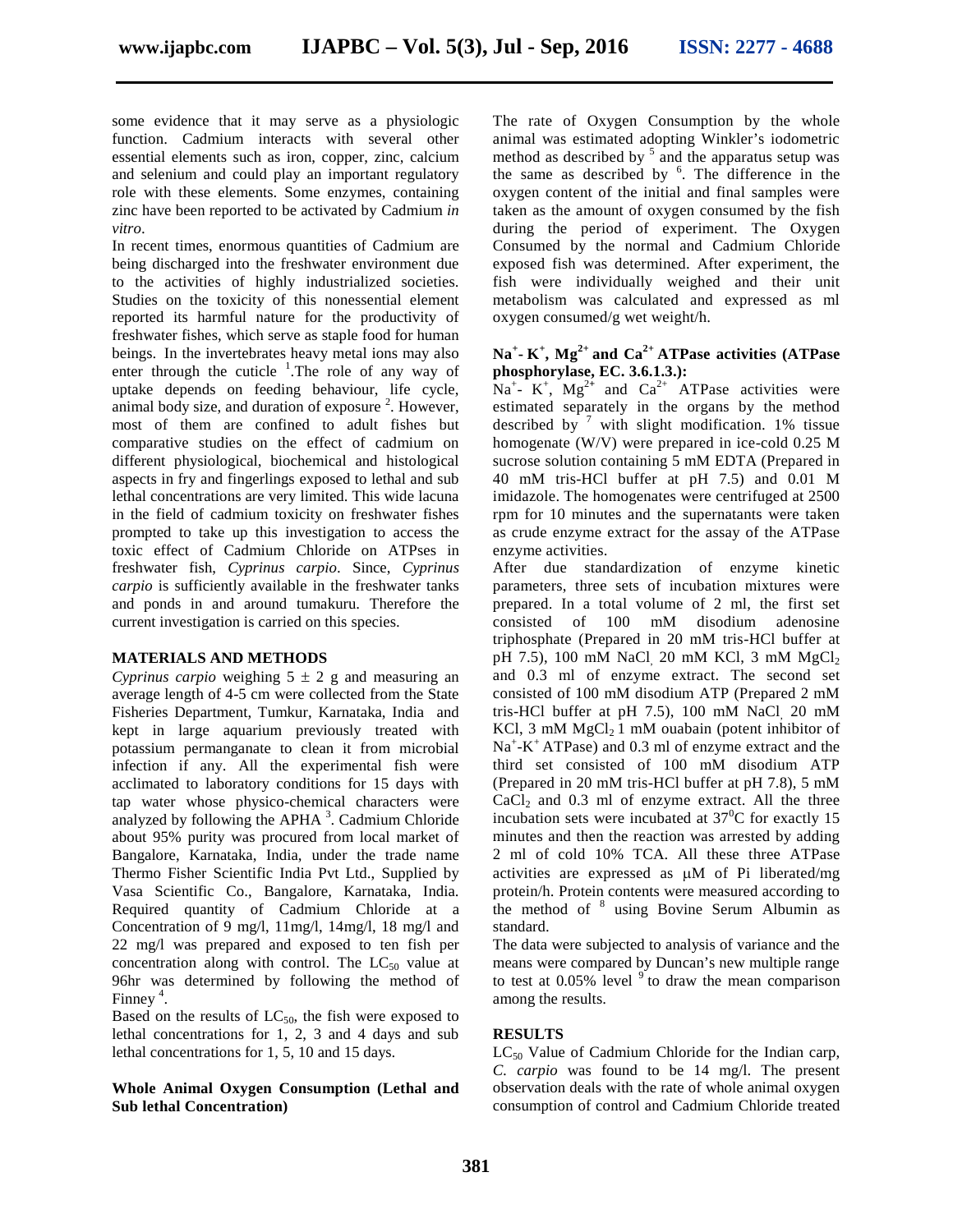fish, which is presented in the (**Table 1**). The data indicates that the fish exposed to lethal and sub lethal concentrations of cadmium chloride, oxygen consumption was reduced. The whole animal oxygen consumption is reduced by about 28.36% on day one and reached maximum reduction of  $72.28\%$  on  $4<sup>th</sup>$  day. Even during day  $2<sup>nd</sup>$  and  $3<sup>rd</sup>$  there was high rate of decrement (**Table 1**). The decrement was a sudden reduction from day 1 to day 2, from then it was gradual reduction. However in sub lethal concentrations, the steady decline in the rate of oxygen uptake observed and it was maximum on  $5<sup>th</sup>$  day. Day one showed the decrease of about 29.67%, which reached 47.25% by day  $5<sup>th</sup>$ . Subsequently, there was an improvement in Oxygen Consumption as by  $10^{th}$  and  $15^{th}$  day (25.74) and 14.22%) respectively (**Table 1**).

#### **ATPases:**

The data on the activities of Na<sup>+</sup>-K<sup>+</sup>, Mg<sup>2+</sup> and Ca<sup>2+</sup> o ATPase (µM of Pi formed/mg protein/h) in gill, muscle and liver of freshwater fish, *C. carpio* at 1, 2, 3 and 4 days on exposure to lethal and 1, 5, 10 and 15 days on exposure to the sub lethal concentrations of Cadmium Chloride are presented in the (**Table 2, 3 & 4**). Na<sup>+</sup>-K<sup>+</sup> exhibited a decrease in the lethal level and fluctuations and finally showing an elevation on day 15 of sublethal level in all the two target organs (gill, kidney and liver).  $Mg^{2+}$  ATPase did not differ in exhibiting the trend of decrease in both lethal and sub lethal levels, simultaneously showing an increase on day 15 of the sub lethal level, which was also seen as in other two ATPases.  $Ca^{2+}$  ATPase activity showed a gradual decrease at lethal level and variations at sublethal level up to day 10 and enhancement on day 15 in gill, kidney and liver (**Table 2, 3 & 4**).

#### **DISCUSSION**

In this study the toxicity effect were observed decrease in Oxygen Consumption by the whole animal it might be due to the respiratory distress as well as a consequence of the impairment of oxidative metabolism<sup>10</sup>. In consonance to this, he also reported that the depletion in Oxygen Consumption was due to the disorganization of the respiratory function caused by rupture in the respiratory epithelium of the gill  $11$ . And this study reported that the Cadmium is efficiently absorbed across the gill and diffuse into the blood stream resulting toxic to the fish. Decrease can also attribute to the induction of hypoxic conditions within the animal due to the intimate contact of the respiratory surface with the polluted water resulting in the alteration of normal respiratory area of the animal. The secretion of mucus layer over the gill lamellae has been observed during Cadmium stress. Oxygen deficiency is a wide spread phenomenon encountered in tropical lakes and ponds. Fish living in these water bodies often

exhibit numerous physiological adjustments <sup>12</sup>. And the toxicant mechanism of fish uptake through gills probably occurs through pores and by simple diffusion and is then absorbed through cell membranes  $<sup>13</sup>$ . In this</sup> Studies the course of Oxygen Consumption in lethal and sub lethal concentration indicates the series and the type of compensatory mechanism, if any, which operates within the animal to overcome the load of toxic stress.

 $-K^+$  this the ATPases have been described as prominent Adenosine triphosphatases have the central role in physiological function of cells as energy transducers by coupling the chemical reactions of ATP hydrolysis  $14$ . Membrane bound  $Na^+$ - K<sup>+</sup> ATPase is the enzymatic machinery for the active transport of sodium and potassium across the cell membrane. Magnesium translocation is dependent on membrane bound  $Mg^{2+}$ ATPase <sup>15</sup>. Living system needs a continuous input of energy for the build-up and maintenance of their organization. And the energy imitative during the cellular oxidation, primarily with adenosine in the form of ATP (Adenosine triphosphate) of organic fuels stored in the phosphate bond and sometime with creatine in the form of CP (Creatine phosphate). With energy linked enzymes in fishes <sup>16</sup>.

The present results suggested the activities of  $Mg^{2+}$ , ,  $Na<sup>+</sup> - K<sup>+</sup>$  and  $Ca<sup>2+</sup> ATP$  as are decreased in kidney and liver of the fish on exposure to Cadmium Chloride. The first set gave the total ATPase activities of  $Na^+$ -  $K^+$ and  $Mg^{2+}$ , whereas the second set gave only the  $Mg^{2+}$ ATPase activity as ouabain inhibits  $Na^+ - K^+$ stimulated ATPase. Hence, the  $Na^+$ - K<sup>+</sup> activity was derived by subtracting the  $Mg^{2+}$  ATPase from total of  $Na<sup>+</sup>$  K<sup>+</sup> and Mg<sup>2+</sup>, ATPase activities. The third set directly gave the  $Ca^{2+}$  ATPase activity.

Decrease in these activities indicates the destruction of cellular ionic regulations in the organs of the fresh water fish as reported  $17$ . In this connection, it is of interest to note that Oxygen Consumption has decreased in the fish, *Cyprinus carpio* under fenvalerate and cypermethrin stress  $^{18}$ . And possible metabolic diversions adopted by the cockroach, *Periplaneta americana* to counteract the toxicity of fenvaleate <sup>19</sup> .The decrease in activities may also be due to interaction of heavy metal with  $Mg^{2+}$  and Na<sup>+</sup>- K<sup>+</sup> ATPases thereby inducting inhibition  $20$ . According to  $21$  the inhibition is due to phosohorylation of active site of the enzyme as in the case of acetylcholinesterase inhibition. It is reported that the heavy metals are lipophilic in nature. Hence it is reasonable to assume that they should interact with tissue having more lipid content or involved in the lipid metabolism. The  $Mg^{2+}$ ATPase is a phospholipid dependent enzyme  $^{22}$  and alterations in the chemical and physical characteristics of phospholipids would therefore alter the enzyme activity.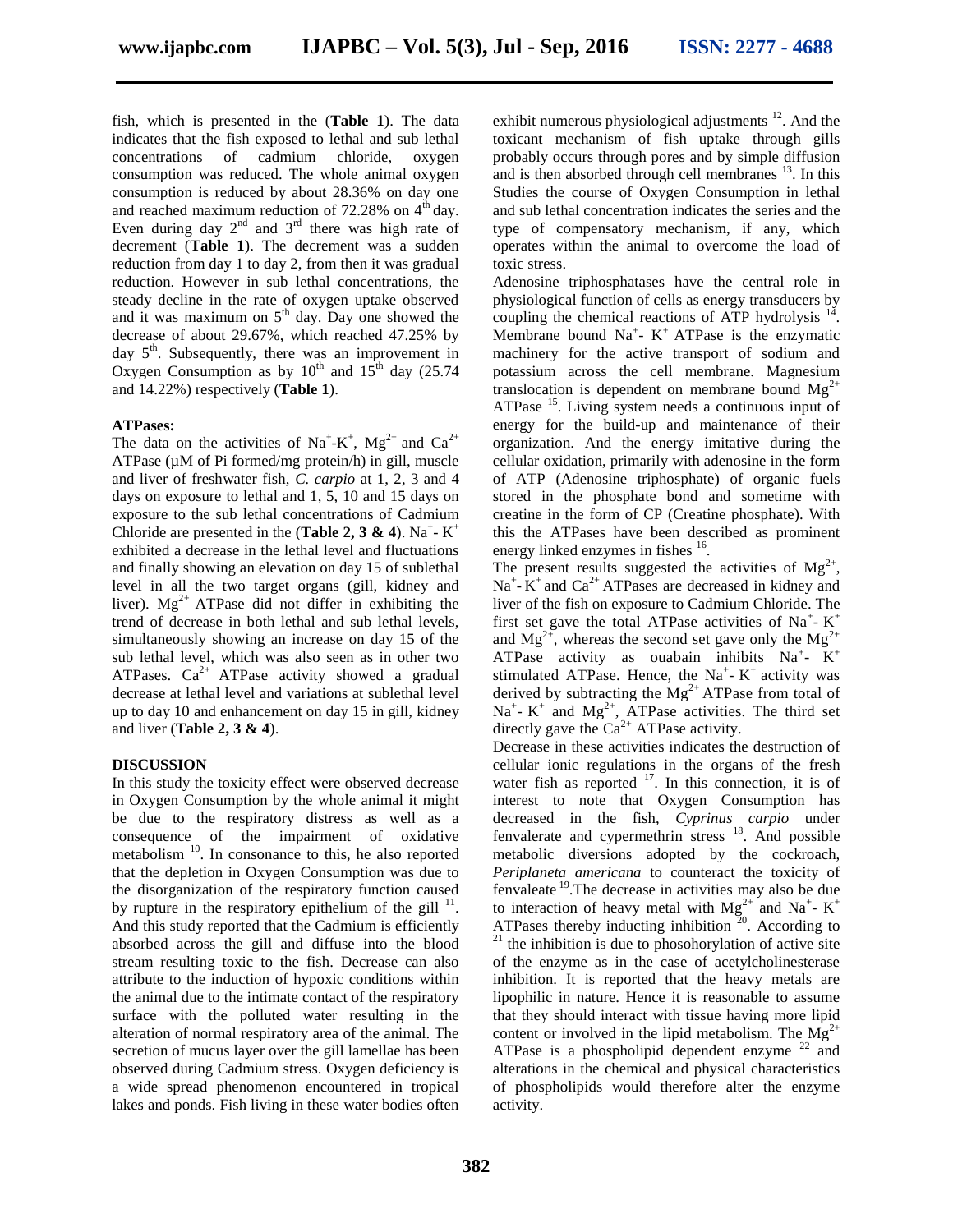| Table 1                                                                                     |  |
|---------------------------------------------------------------------------------------------|--|
| Whole Animal Oxygen Consumption of the fish (ml/gm wet wt/h) Cyprnius carpio on exposure to |  |
| the lethal and sub lethal concentrations of Cadmium Chloride.                               |  |

|                    | Control      | <b>Exposure period in days</b> |                     |                       |                       |                     |                       |                  |                  |  |
|--------------------|--------------|--------------------------------|---------------------|-----------------------|-----------------------|---------------------|-----------------------|------------------|------------------|--|
| <b>Estimations</b> |              |                                | Lethal              |                       |                       | <b>Sub</b> lethal   |                       |                  |                  |  |
|                    |              |                                | ▵                   |                       |                       |                     |                       | 10               | 15               |  |
| Mean               | $0.4520^{A}$ | $0.3228^{\rm D}$               | 0.3023 <sup>F</sup> | $0.1716$ <sup>H</sup> | $0.1243$ <sup>1</sup> | 0.3178 <sup>E</sup> | $0.2374$ <sup>G</sup> | $0.3356^{\rm C}$ | $0.3868^{\rm B}$ |  |
| $SD \pm$           | 0.0568       | 0.0873                         | 0.0886              | 0.011                 | 0.067                 | 0.462               | 0.872                 | 0.0873           | 0.740            |  |
| % Change           | $- - - - -$  | $-28.36$                       | $-33.11$            | $-59.82$              | $-72.28$              | $-29.67$            | $-47.25$              | $-25.74$         | $-14.22$         |  |

Values are Means  $\pm$  SD (n=6) for oxygen consumption in a column followed by the same letters are not significantly different ( $P \le 0.05$ ) from each other according to Duncan's multiple range (DMR) test.

**Table 2 Na<sup>+</sup> -K ATPase activity (M of Pi formed / mg protein / h) in the organs of fish,** *Cyprnius carpio* **on exposure to the lethal and sub lethal concentrations of Cadmium Chloride.**

|          |             | <b>Exposure period in days</b> |                       |                       |                       |                       |                       |                       |                       |  |
|----------|-------------|--------------------------------|-----------------------|-----------------------|-----------------------|-----------------------|-----------------------|-----------------------|-----------------------|--|
| Organ    | Control     | Lethal                         |                       |                       |                       | <b>Sub lethal</b>     |                       |                       |                       |  |
|          |             | 1                              | 2                     | 3                     | 4                     | 1                     | 5                     | 10                    | 15                    |  |
| Gill     | 4.7590<br>A | 4.3175 $^{\circ}$              | 4.2125 $^{\rm D}$     | 3.9010 $G$            | $2.0678$ <sup>I</sup> | $4.4112$ <sup>B</sup> | $4.2046$ <sup>E</sup> | $3.7801$ <sup>H</sup> | $4.0511$ <sup>F</sup> |  |
| $SD \pm$ | 0.0002      | 0.0002                         | 0.0004                | 0.0003                | 0.0003                | 0.0002                | 0.0004                | 0.0005                | 0.0003                |  |
| % Change | ------      | $-9.26$                        | $-11.82$              | $-18.02$              | $-56.53$              | $-7.30$               | $-11.63$              | $-20.55$              | $-14.86$              |  |
| kidney   | 4.2062<br>A | 3.8003 <sup>c</sup>            | 3.0995 $^{\rm G}$     | $2.1653$ <sup>H</sup> | $1.4805$ <sup>I</sup> | $3.9907$ <sup>B</sup> | 3.6285 E              | 3.1926 F              | $3.6775$ <sup>D</sup> |  |
| $SD \pm$ | 0.0003      | 0.0002                         | 0.0003                | 0.0003                | 0.0004                | 0.0002                | 0.0003                | 0.0004                | 0.0002                |  |
| % Change | -----       | $-9.63$                        | $-26.31$              | $-48.51$              | $-64.83$              | $-5.12$               | $-13.73$              | $-24.07$              | $-12.55$              |  |
| Liver    | 3.5495<br>A | $3.0213$ <sup>C</sup>          | $2.5923$ <sup>F</sup> | $2.2675$ <sup>H</sup> | $1.5872$ <sup>I</sup> | 2.9652 <sup>B</sup>   | $2.6413^{\mathrm{E}}$ | $2.1531$ <sup>G</sup> | $2.7755$ <sup>D</sup> |  |
| $SD \pm$ | 0.0003      | 0.0002                         | 0.0003                | 0.0004                | 0.0004                | 0.0003                | 0.0005                | 0.0002                | 0.0004                |  |
| % Change | ------      | $-14.86$                       | $-26.95$              | $-36.11$              | $-55.26$              | $-16.45$              | $-25.56$              | $-38.88$              | $-21.80$              |  |

Means are  $\pm$  SD (n=6) for tissues in a column followed by the same letter are not significantly different ( $P \le 0.05$ ) from each other according to Duncan's multiple range (DMR) test.

| Table 3                                                                                             |
|-----------------------------------------------------------------------------------------------------|
| $Mg^{2+}$ ATPase activity (~M of Pi formed / mg protein / h) in the organs of fish, Cyprnius carpio |
| on exposure to the lethal and sub lethal concentrations of Cadmium Chloride.                        |

|          |                   | <b>Exposure period in days</b> |                       |                       |                       |                   |                   |            |                   |
|----------|-------------------|--------------------------------|-----------------------|-----------------------|-----------------------|-------------------|-------------------|------------|-------------------|
| Organ    | Control           | Lethal                         |                       |                       |                       | <b>Sub</b> lethal |                   |            |                   |
|          |                   |                                | $\overline{2}$        | 3                     | 4                     | 1                 | 5                 | 10         | 15                |
| Gill     | 4.2395 $^{\rm A}$ | $3.6447$ <sup>D</sup>          | 3.0940 $G$            | $2.7150$ <sup>H</sup> | $1.9445$ <sup>I</sup> | $3.8847^{\rm B}$  | 3.3028 $F$        | 3.4972 E   | 3.7341 $^{\circ}$ |
| $SD \pm$ | 0.0004            | 0.0005                         | 0.0003                | 0.0003                | 0.0006                | 0.0003            | 0.0004            | 0.0003     | 0.0002            |
| % Change | -------           | $-14.02$                       | $-27.01$              | $-35.95$              | $-54.11$              | $-8.35$           | $-22.05$          | $-17.50$   | $-11.91$          |
| kidney   | $4.5180^{A}$      | 4.1490 $^{\rm D}$              | $3.5982$ <sup>F</sup> | $2.4132$ <sup>H</sup> | 2.2880 <sup>1</sup>   | 4.3237 $B$        | 3.6601 E          | 3.2085 $G$ | 4.3091 $^{\circ}$ |
| $SD \pm$ | 0.0003            | 0.0002                         | 0.0003                | 0.0002                | 0.0004                | 0.0654            | 0.0987            | 0.8965     | 0.0541            |
| % Change | ------            | $-8.15$                        | $-20.36$              | $-46.56$              | $-49.36$              | $-4.30$           | $-18.97$          | $-28.96$   | $-4.62$           |
| Liver    | 5.8952 $^{\rm A}$ | 4.6453 $^{\rm D}$              | 4.4351 $E$            | $3.4623$ <sup>H</sup> | $2.1476$ <sup>1</sup> | 5.6521 $B$        | 5.2456 $^{\circ}$ | 3.8661 $G$ | 4.3941 $F$        |
| $SD \pm$ | 0.0224            | 0.0332                         | 0.0532                | 0.0621                | 0.0321                | 0.0423            | 0.0412            | 0.0321     | 0.0521            |
| % Change | ------            | $-21.20$                       | $-24.75$              | $-41.26$              | $-63.56$              | $-4.11$           | $-11.01$          | $-34.42$   | $-25.45$          |

Means are  $\pm$  SD (n=6) for tissues in a column followed by the same letter are not significantly different ( $P \le 0.05$ ) from each other according to Duncan's multiple range (DMR) test.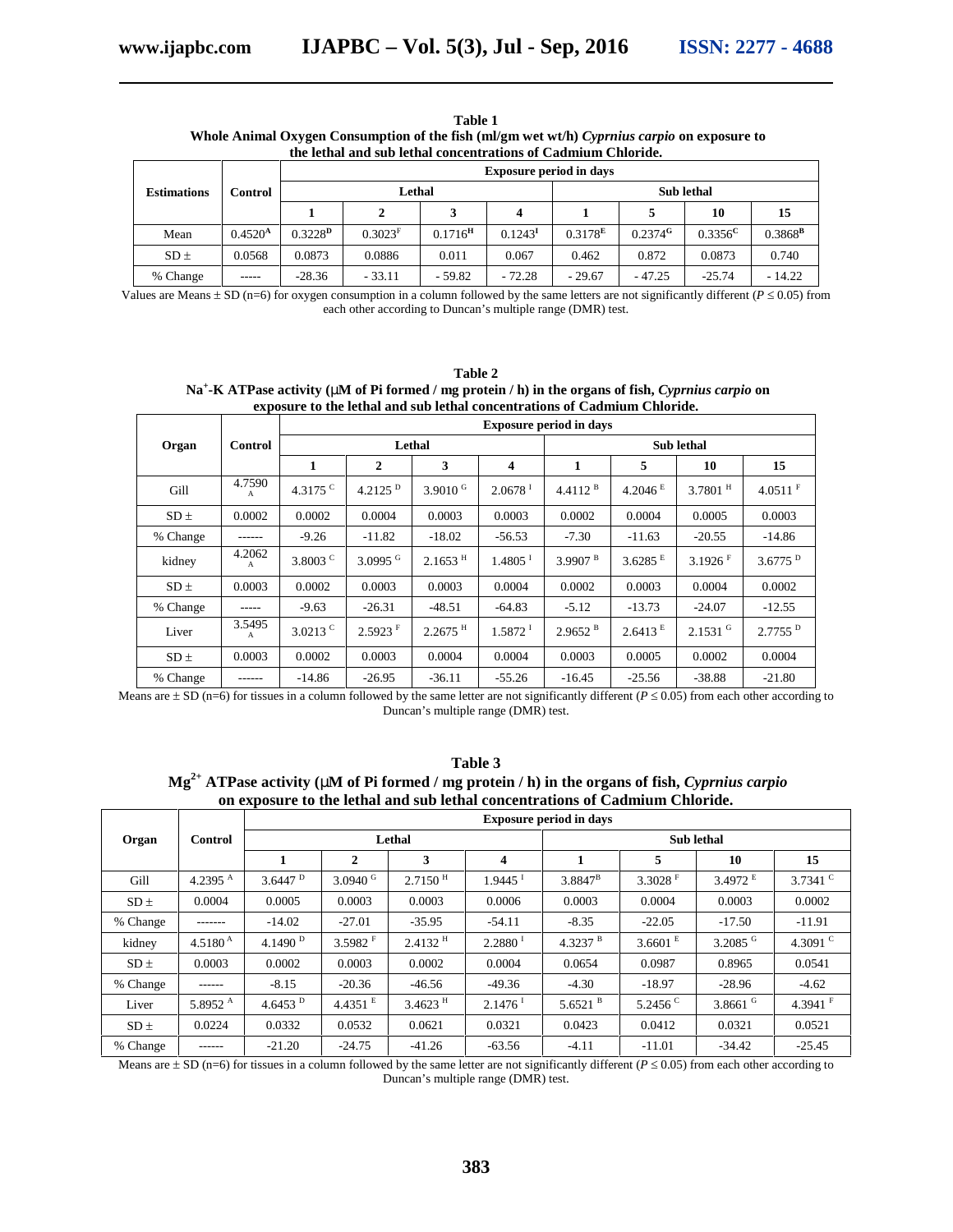| Table 4                                                                                          |
|--------------------------------------------------------------------------------------------------|
| $Ca2+ ATPase activity$ (~M of Pi formed / mg protein / h) in the organs of fish, Cyprnius carpio |
| on exposure to the lethal and sub lethal concentrations of Cadmium Chloride.                     |

|          |                     | <b>Exposure period in days</b> |                       |                       |                          |                       |                       |                       |                       |  |
|----------|---------------------|--------------------------------|-----------------------|-----------------------|--------------------------|-----------------------|-----------------------|-----------------------|-----------------------|--|
| Organ    | Control             | Lethal                         |                       |                       |                          | <b>Sub lethal</b>     |                       |                       |                       |  |
|          |                     |                                | 2                     | 3                     | $\overline{4}$           | 1                     | 5                     | 10                    | 15                    |  |
| Gill     | 5.9767 $^{\rm A}$   | 5.5406 <sup>D</sup>            | 5.3772 E              | 4.0825 $G$            | $3.2653$ <sup>I</sup>    | $5.6875$ <sup>B</sup> | 5.2986 F              | $4.0335$ <sup>H</sup> | 5.6152 $^{\circ}$     |  |
| $SD \pm$ | 0.0986              | 0.0873                         | 0.3697                | 0.0546                | 0.0545                   | 0.8765                | 0.9861                | 0.1125                | 0.3577                |  |
| % Change | ------              | $-7.28$                        | $-10.04$              | $-31.67$              | $-45.35$                 | $-4.83$               | $-11.34$              | $-32.49$              | $-6.04$               |  |
| kidney   | 4.2590 $^{A}$       | $3.2521$ <sup>F</sup>          | $2.9431$ <sup>G</sup> | $2.7667$ <sup>H</sup> | $2.1431$ <sup>T</sup>    | 3.8508 $^{\circ}$     | 3.4971 $^{\rm D}$     | 3.2966 E              | 3.9690 <sup>B</sup>   |  |
| $SD \pm$ | 0.0115              | 0.0556                         | 0.9855                | 0.2587                | 0.01453                  | 0.6985                | 0.3697                | 0.0986                | 0.0561                |  |
| % Change | ------              | $-23.63$                       | $-30.87$              | $-35.03$              | $-49.67$                 | $-9.59$               | $-17.87$              | $-22.58$              | $-6.81$               |  |
| Liver    | 2.4296 <sup>A</sup> | $2.2262$ <sup>C</sup>          | 2.1880 E              | $1.7507$ <sup>H</sup> | $1.5592$ $^{\mathrm{I}}$ | 2.2035 <sup>D</sup>   | $1.9251$ <sup>F</sup> | $1.8233$ <sup>G</sup> | $2.3491$ <sup>B</sup> |  |
| $SD \pm$ | 0.366               | 0.0563                         | 0.5201                | 0.0895                | 0.0063                   | 0.0351                | 0.095                 | 0.0651                | 0.320                 |  |
| % Change | -----               | $-8.36$                        | $-9.94$               | $-27.94$              | $-35.83$                 | $-9.30$               | $-20.78$              | $-24.95$              | $-3.32$               |  |

Means are  $\pm$  SD (n=6) for tissues in a column followed by the same letter are not significantly different ( $P \le 0.05$ ) from each other according to Duncan's multiple range (DMR) test.

Thus  $Mg^{2+}$  ATPase seems to be an enzyme that is readily susceptible to the action of heavy metal. Greater imbalance caused to the gill structures also is one of the probable reasons for observed perturbations of ATPase activities in the fish. At cellular level the availability of heavy metal to interact with the ATPase might depend on the cell surface area.

In the sub lethal concentrations of Cadmium Chloride, significant elevations in the ATPase activities in the organs of fish, from day 10 to 15 days of exposure, indicate the greater efficiency to resist the sub lethal concentrations of Cadmium. The ability for recovery from the state of imbalance was seen at 10 days of exposure but maintained at 15 days with an initial struggle for survival. Most ion exchange in freshwater telosts occurs across the gills. It may, therefore, be inferred that if the uptake of this compound by fishes in natural environment reaches tissue concentrations equal to that used in this study, the resulting disruption in inhibition in ion dependent ATPase may be sufficient to impair normal organ function. Adenosine triphosphatase (ATPase) is a membrane bound enzyme group vital for regulating oxidative phosphorylation, ionic transport, muscle function and several other membrane transport dependent phenomena. Na<sup>+</sup>-  $K^+$  ATPases has a central role in branchial transepithelial ion transport in fish <sup>23</sup>. This enzyme is present in the cell membranes of virtually all vertebrates and is particularly abundant in tissues associated with ionic and osmotic regulation. It represents a complex enzyme system, which requires  $Mg^{2+}$ , Ca<sup>2+</sup>, Na<sup>+</sup>-

 $K^+$  ions for their activity. Na<sup>+</sup>- K<sup>+</sup> ATPase is a biochemical expression of active transport of Na<sup>+</sup>- K<sup>+</sup> of the cells and  $Mg^{2+}$  ATPase is involved in the biosynthesis of ATP in the mitochondrial system  $24$ .

# **CONCLUSION**

The analysis of data from the present investigation evidenced that Cadmium Chloride primarily induce high physiological stress on the freshwater fish, *Cyprinus carpio* at both lethal and sub lethal concentrations resulting decrease in the whole animal oxygen consumption. This has lead to the imbalance in cellular homeostasis. The decreased oxygen consumption in the toxicant exposed fish is probably due to incorporation of Cadmium Chloride into the fish biosystem. With this ATPases, the membrane bound enzymes play and an outstanding role in maintaining inter-cellular ionic gradient, osmoregulatory and other physiological processes which shows the Inhibition in the ions specific ATPases, could be attributed to membrane damage and cellular leakage.

#### **CONFLICT OF INTEREST**

We declare that we don't have any sort of conflict of Interest.

#### **ACKNOWLEDGEMENTS**

I acknowledge with great respect, immense pleasure, and rare privilege of my gratitude to my Guide and Beloved Parents and Family for their source and force and continuous encouragement during the whole tenure of my academic and research work.